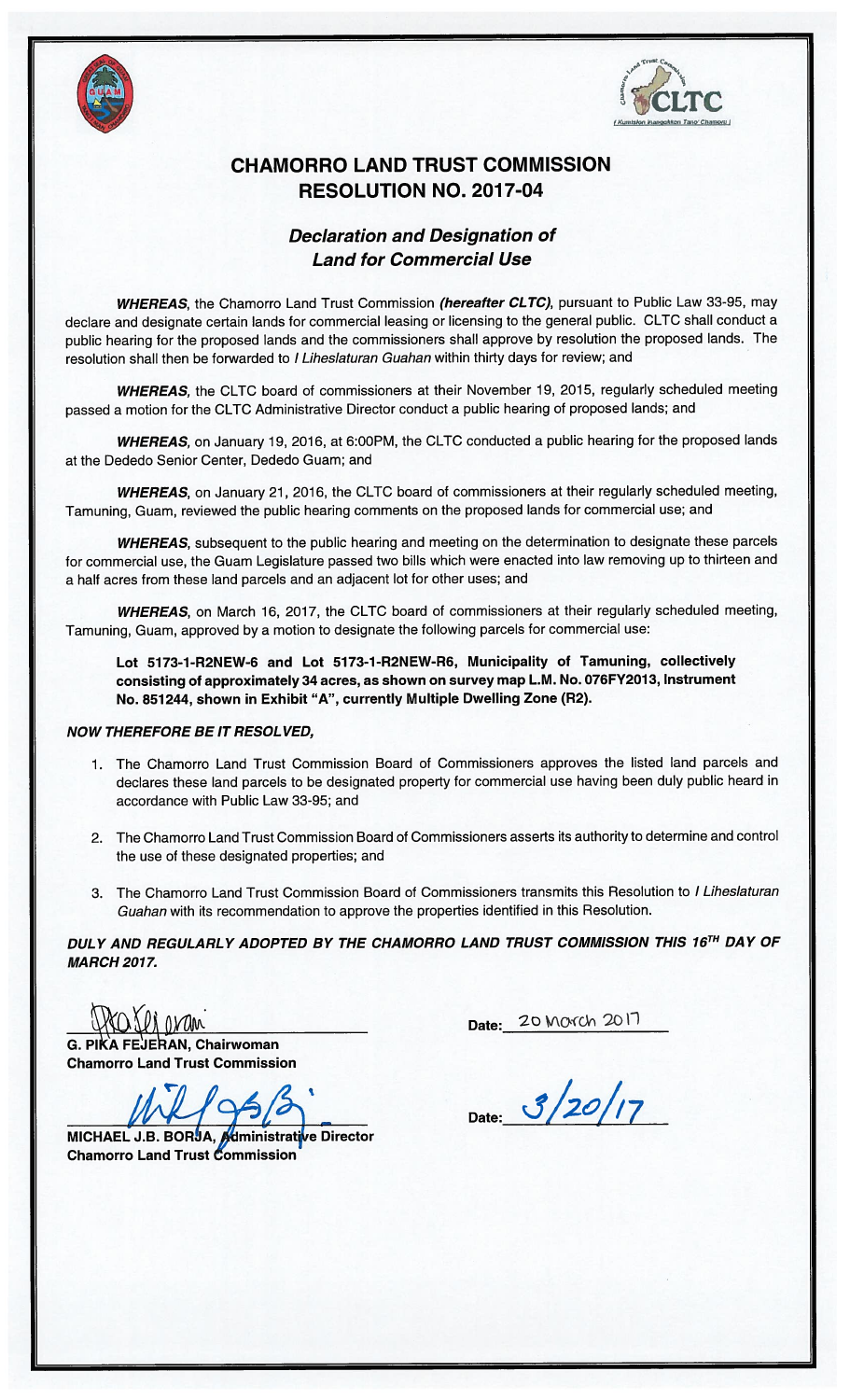

CLTC Resolution No. 2017-04 EXHIBIT "A"

CLTC Resolution No. 2017-04 EXHIBIT "A"

PAGE 1 OF 2